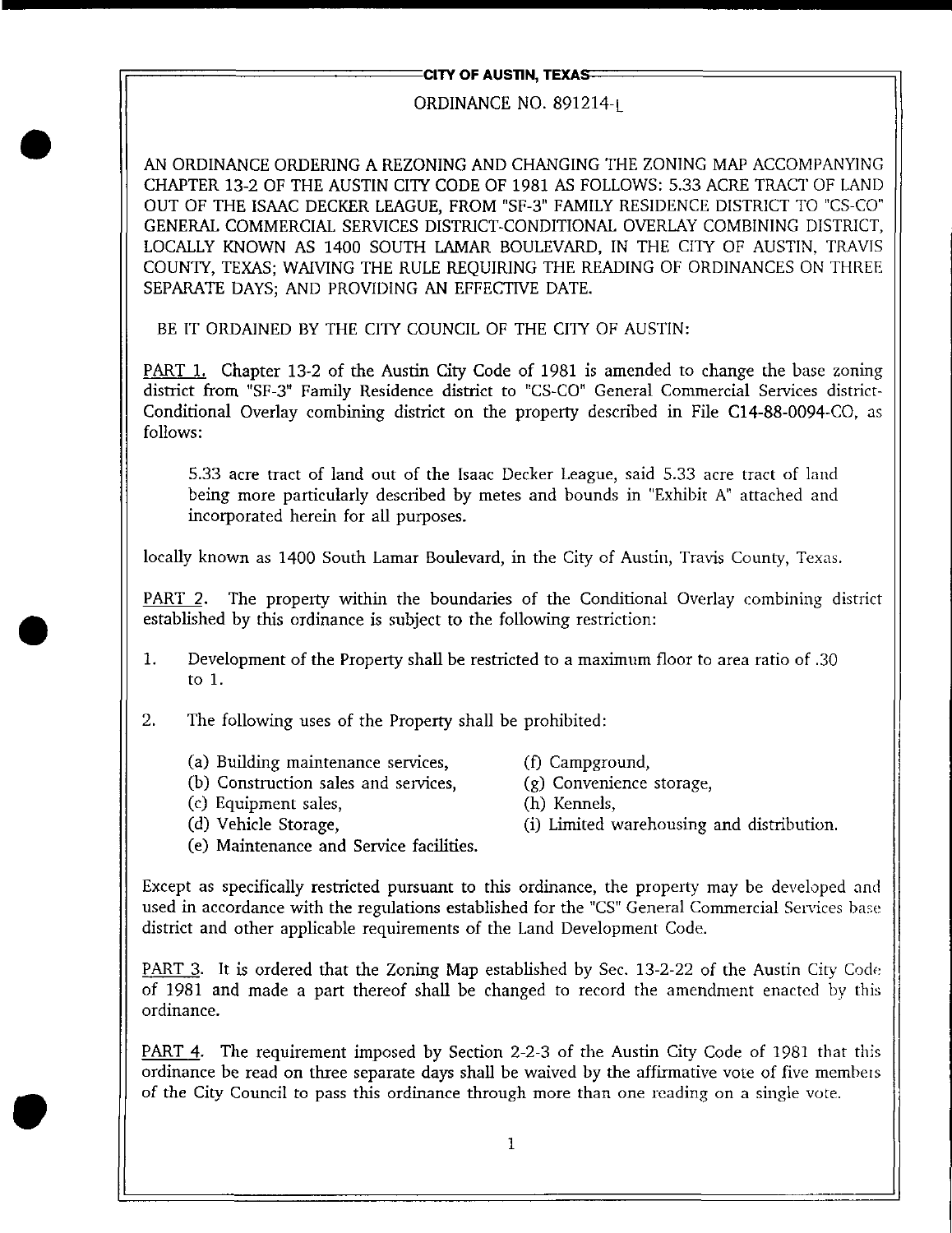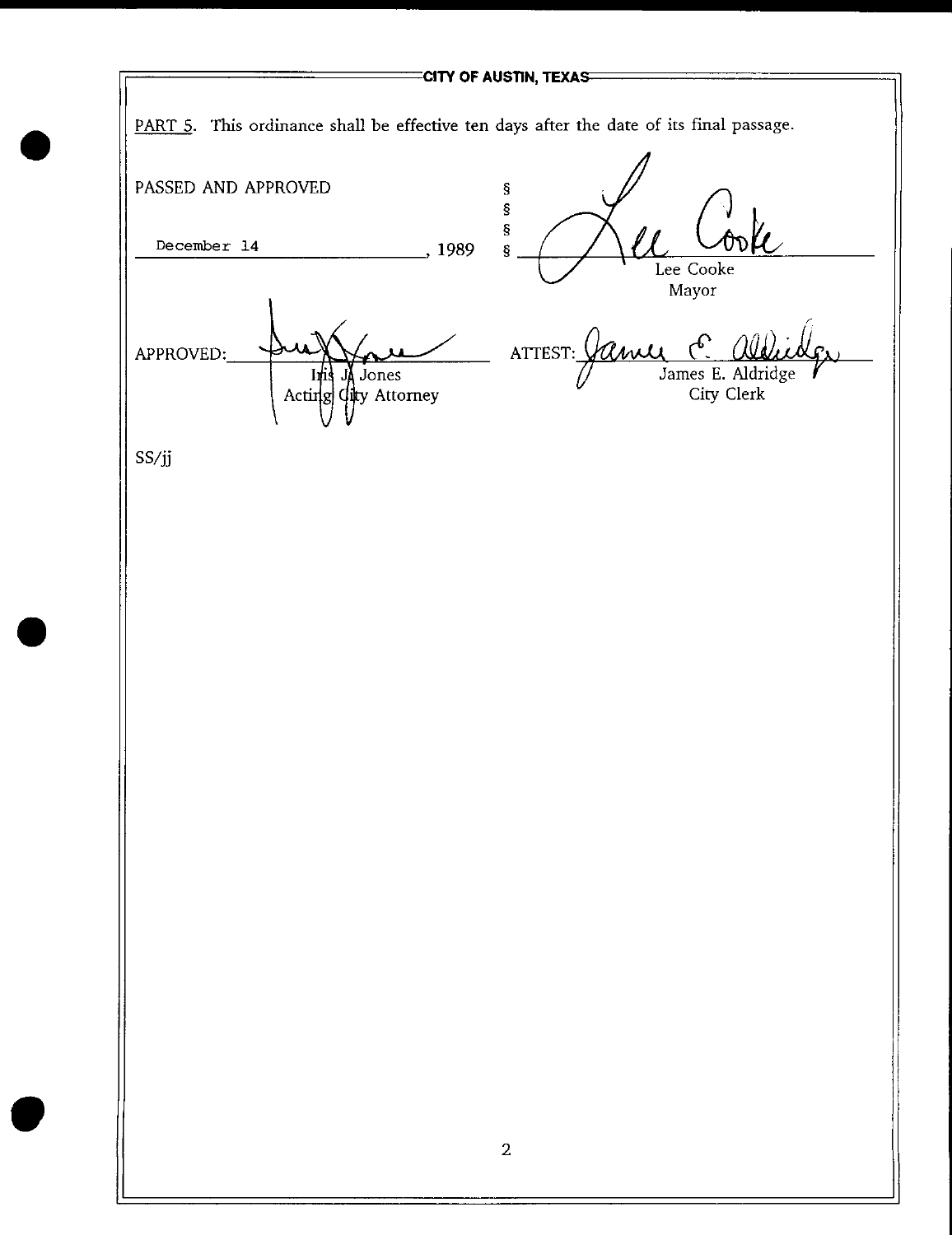EXHIBIT "A" PACE 1 OF 3

FIELD NOTE DESCRIPTION OF 5.333 ACRES OF LAND SITUATED IN THE ISAAC DECKEP LEAGUE IN TRAVIS COUNTY, TEXAS; BEING ALL OF THOSE CERTAIN TRACTS OF LAND DESCRIBED IN EXHIBITS "A". "B". AND <sup>N</sup>C" IN A DEED TO CHARLES B. NAUFRAIS II. N.H. MAUFRAIS, E.D. MCMULLEN AND J.R. FERGUSON RECORDED IN VOLUME 7162, PAGE 156 OF THE DEED RECORDS OF TRAVIS COUNTY, TEXAS; SAID 5.333 ACRES BEING MORE PARTICULARLY DESCRIBED BY METES AND BOUNDS AS FOLLOWS:

Beginning at a mail set on a concrete apron and being in the curving East right-of-way line of South Lamar Boulevard (R.O.V. varies) aaae being at the Northwest corner of the •aid Maufraia. HcMnllen and Ferguson tract described in Exhibit "A" same being the most Northerly corner of the said Maofrala. HcMullen aad Fergueon tract described la Exhibit "B" for the Northwest corner and POINT OF BEGINNING hereof;

THENCE with the North line of the herein described tract being the North line of the said Maufrais, McMullen and Ferguson tract described In Exhibit "A". S 55\* 56\* 25" £ at a distance of 10.14 feet peas an iron rod found at the Southwest corner of Lot 3, Comerclal Square, a subdivision in the City of Avatin aa recorded in Book 29, Page 26 of the Plat Records of Travis County. Texas, continue on the same course for a total distance of 205.14 feet to an iron rod set for a corner hereof;

THENCE continuing with the North line of the herein described tract being the North line of the said Maufrsis, HcMullen and Ferguson tract described in Exhibit "A" same being the South line of said Lot 3, the following three (3) courses and distances;

- I) N  $52^*$  06' 35" E for a distance of 145.30 feet, to an iron rod set for a corner hereof.
- 2) S 62\* 12' 25" E for a dlstsnce of 60.10 feet, to an iron rod set for a corner hereof;
- 3) S 72\* 40' 25" E for a distance of BB.02 feet, to an iron rod aet in the West right-of-way line of the International and Great Northern Railroad right-of-way (100\* R.O.V.) and being at the Southeast corner of said Lot 3, sane being the Northeast corner of the aald Naufrals, HcHullen and Ferguson tract described in Exhibit "A" for the Northeast corner hereof;

THENCE with the East line of the herein described tract being the East line of the said Maufrais, McMullen and Ferguson tract described in Exhibit "A" same being the West right-ofway line of the aald International aad Great Northern Railroad right-of-way, the following three courses and distances;

- 1) S 27\* 06\* 01" V for a distance of 24.35 feet, to an iron rod act at a point of curvature for a corner hereof;
- 2) 492.37 feet along the arc of a curve to the right whose radius la 2814.79 feet and whose chord bears  $S$  32\* 06\* 41" W for a distance of 491.74 feet to an iron rod set at a point of tangency for a corner hereof;

**EXHIBIT "A"**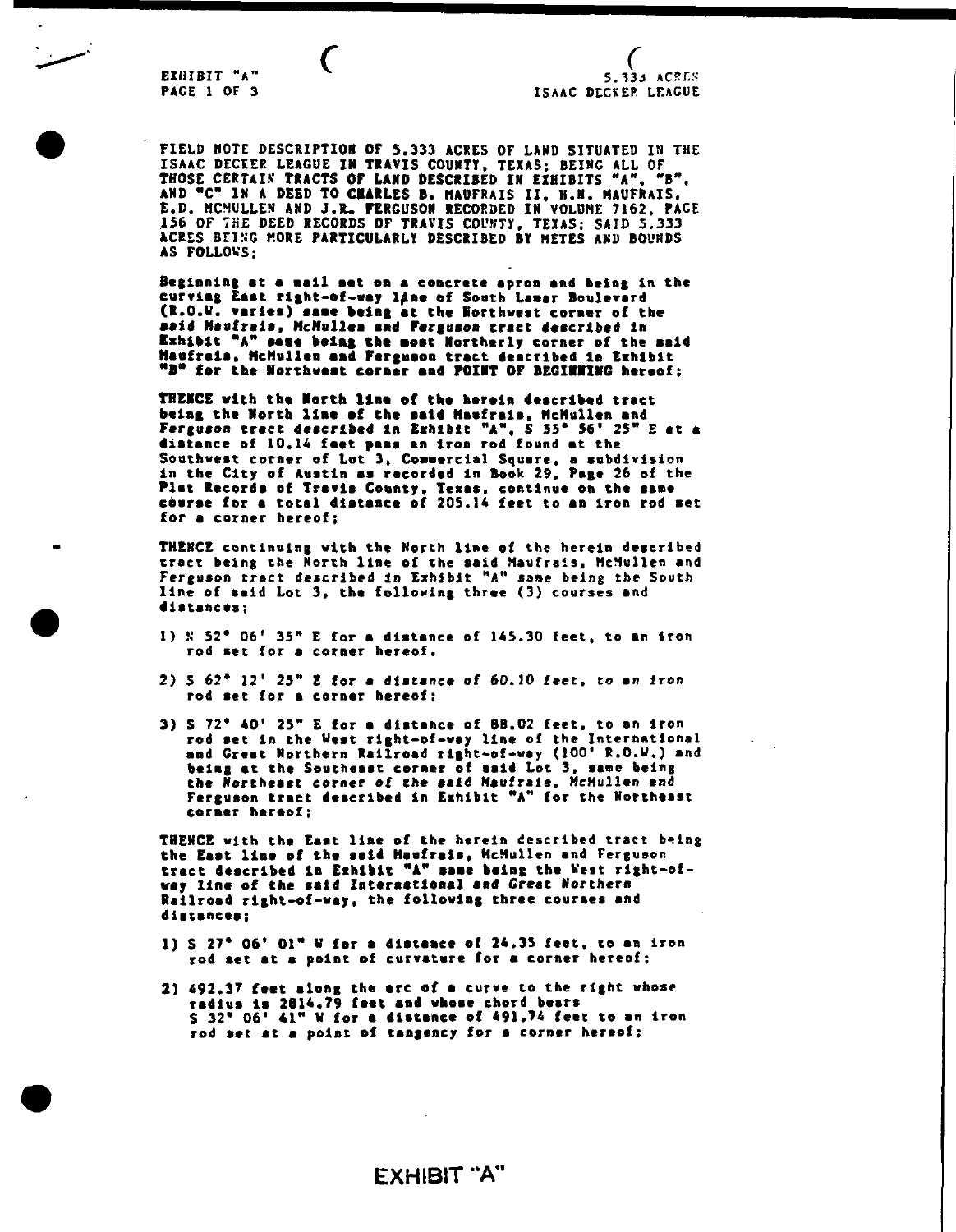r,

 $\bullet$  .

 $\sim$ 

m

 $\epsilon$ 

3) S 37\* 07' 21" V for a distance of 207.03 feet to an Irou rod set at the Northeast corner of that certain tract of land described aa containing 4.46 acres of lend in a deed to George B. SKepherd recorded in Volune 5471, Page 47 of the Deed Records of Travis County, Texas, same being the Southeast corner of the aaid Haufrala. MeHullen and Farguaon tract described la Exhibit "A" for the Southeast corner hereof;

THENCE with the South line of the herein described tract being the South Una of the aaid Haufrais, HcHullen and Ferguson tract described as Exhibit "A" save being the North line of the said 4.46 acre Shepherd tract the following five (5) courses and dlatanceat

- 1) N 47\* 55' 24" V for a distance of 69.59 feet, to an iron rod aat for a coraar hereof;
- $2)$  N 31<sup>\*</sup> 46<sup>\*</sup> 24<sup>\*</sup> W for a distance of 152.95 feet, to an iron rod aat for a corner hereof;
- 3) N 27\* 22\* 24\* V for a distance of 99.13 feat, to an Iron rod aet for a coraar hereof;
- 4) N 69\* 46\* 24" V for a distance of 76.57 feet, to an iron rod aet for a corner hereof;
- 5) N 43\* 02\* 24" V for a distsnce of 13.63 feet, to an Iron rod aet at the Northwest corner of the said 4.46 acre Shepherd and being in the East line of that certain tract of land deacribad In a deed to George Shepherd recorded in Volume 6758. Page 1220 of the Deed Records of Travis County, Texas also being the Southwest corner of the said Haufraia. HcHullen and Ferguaon tract described In Exhibit "A" for a corner hereof;

THENCE continuing with the South line of the herein deacribed tract being the Vest line of the aald Haufrais, HcHullen and Ferguson tract described in Exhibit "A" same being the East line of the last mentioned Shepherd trect, N 28° 22' 36" E for a dlatance of 26.34 faet to an iron rod aet at the Northeaat corner of the aald Shepherd trect ssae being the Southeast corner of the said Haufrais, HcHullen and Ferguaon tract described la Exhibit "C" for a corner hereof;

THENCE continuing with the South line of the herein described tract being the South line of the said Haufrais. HcHullen and Ferguaon tract deacribed la Exhibit <sup>N</sup>C <sup>M</sup> aaae being the East line of the last aentioned Shepherd tract, N  $61^{\circ}$   $37^{\circ}$   $24^{\circ}$  V for a distance of 45.89 feet to an iron rod set in the East right-of-way line of South Laaar Boulevard and being at the Northwest coraar of the aald Shepherd tract aaee being the Southwest corner of the aaid Haufrais, HcHullen and Ferguaon tract dascrlbad la Exhibit "C" for the Southwaat corner hereof;

THENCE with the Vest line of the herein described tract being the West line of the said Maufrais, McMullen and Ferguson tracta described la Exhibits \*C\* and "B\* respectively, sane being the East right-of-way line South Lamar Boulevard the following two (2) couraea and distances;

^ 1) N 39\* 38\* 00" E for a distance of 203.05 feet, to an iron rod set at a point of curvature for a corner hereof;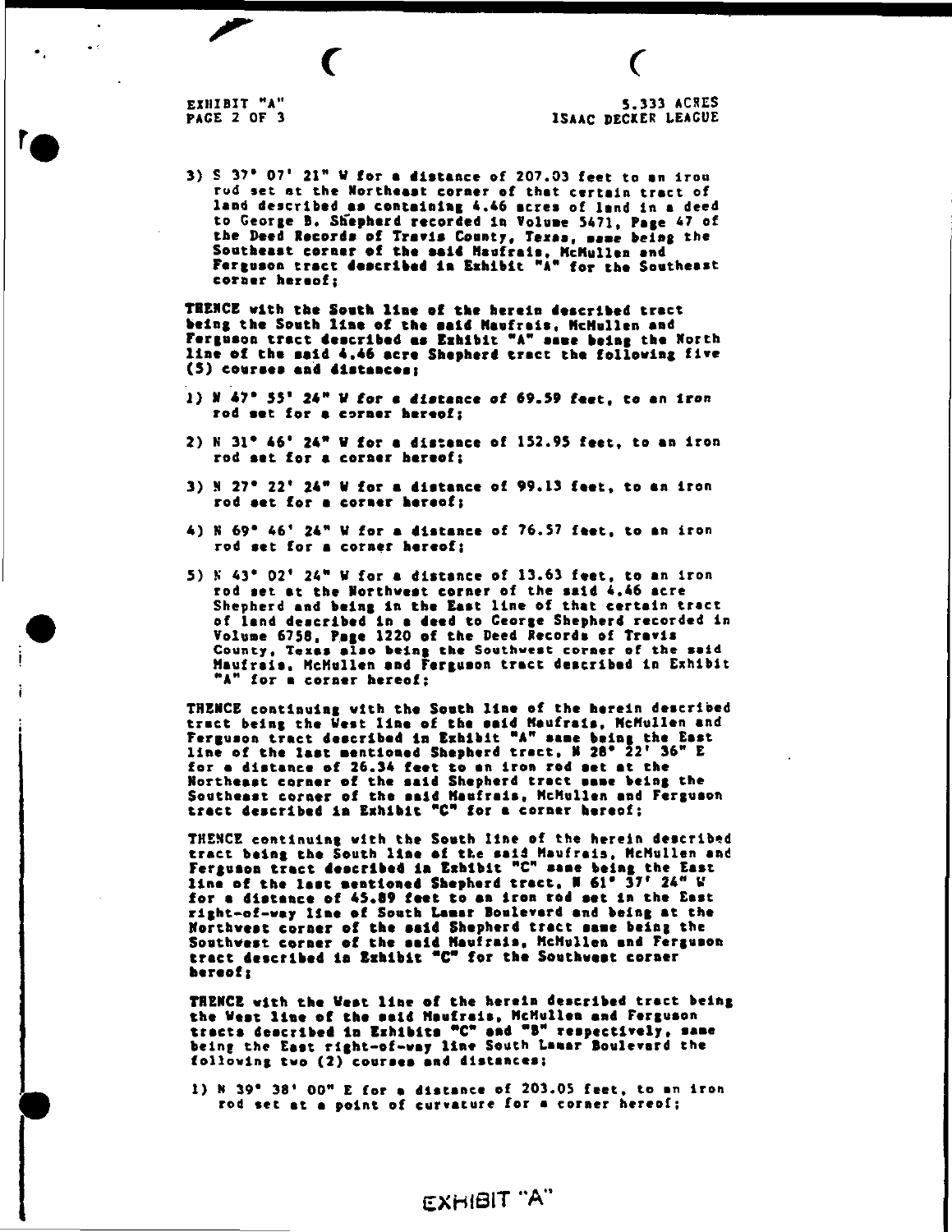EXHIBIT "A" **PAGE 3 OF 3** 

 $\ddot{\cdot}$ 

 $\ddot{\phantom{a}}$ 

 $\mathbf{v}^{(k)}$ 

 $\bullet$ 

 $\big($ 

5.333 ACRES ISAAC DECKER LEAGUE

 $\big($ 

 $\overline{\phantom{a}}$ 

2) 224.40 feet along the arc of a curve to the left whose<br>radius is 1949.93 feet and whose chord bears,<br>N 36° 20' 12" E for a distance of 224.27 feet to the POINT<br>OF BECINNING and containing 5.333 acres of land, more or less.

 $\sim$ 

The undersigned does hereby certify that the above<br>description represents the results of an actual survey made<br>on the ground of the property legally described herein, it is true and correct to the best of my knowledge and belief.

Quantit <u> Han</u>

Steve Brandt, Registered Public Surveyor No.4126 State of Texas April 16, 1987